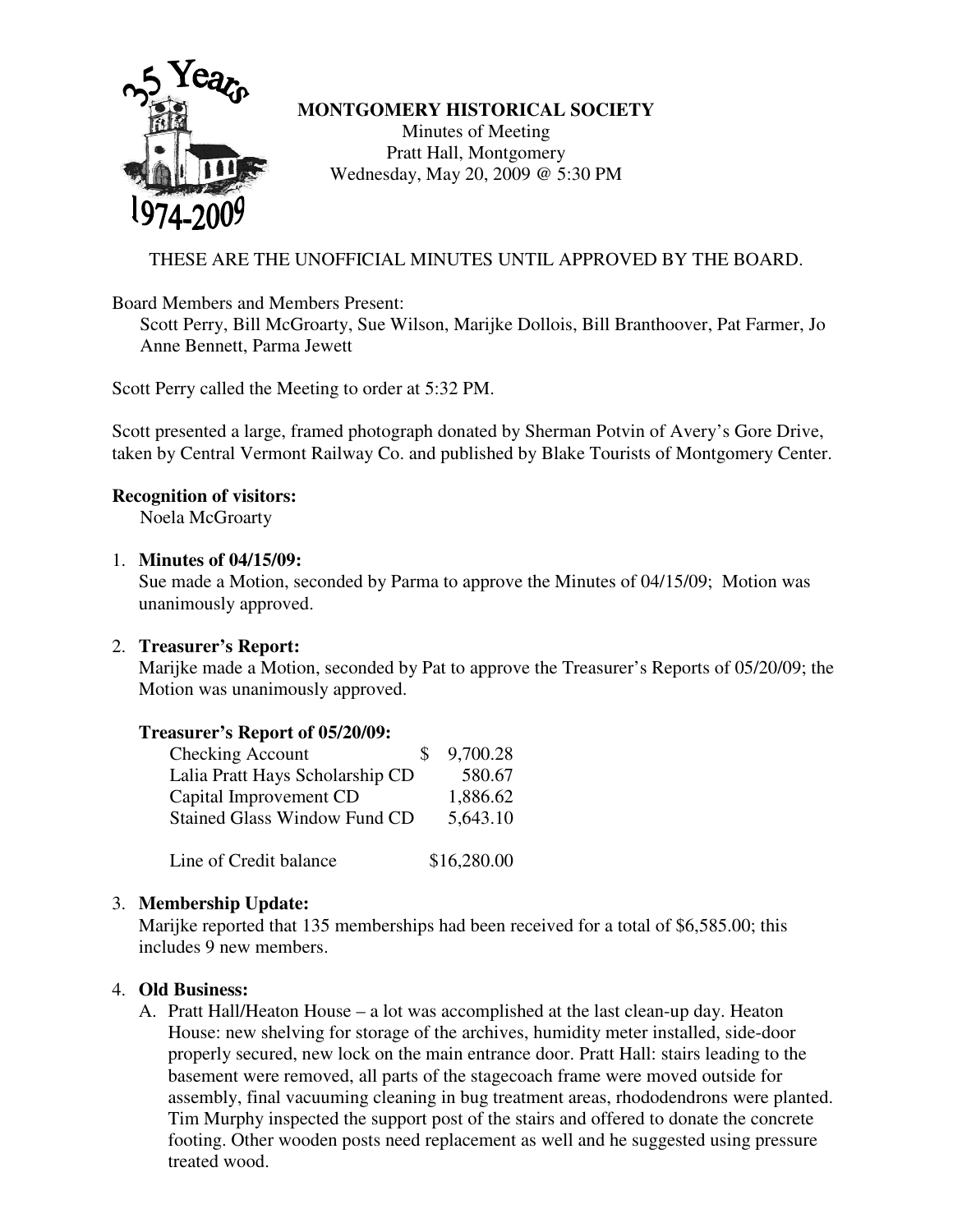- B. Stained Glass Windows Cards Scott received another \$28 for cards sold leaving a debit of \$360.
- C. Dates to remember:

May 25 – Memorial Day 10:00 AM at Village Cemetery June 19 – Annual Meeting July 18 – Wedding July 18 – Concert 1 – Atlantic Crossing Aug. 1 – Concert 2 – Eleva Chamber Players Aug.  $15$  – Concert  $3 - 35$ <sup>th</sup> Parallel Aug. 21 – Art Show Member Appreciation Reception Aug. 22 – Art Show

D. Annual Meeting Prep – invitation to be sent to member last week of May; rsvp by June  $15<sup>th</sup>$ .

Sue and Parma will set up Marion Towle exhibit; Parma suggested sending an invitation to Marion Towle's daughter-in-law who provided several pieces for the exhibit. Sue reported that she bought additional wineglasses. It was decided to keep the charge at \$12.00 pp. Sue and Marijke will set up tables, etc.

- E. Things to keep on the radar scope:
	- $\triangleright$  New Board members / Nominees Sally Newton resigned from the Board due to conflicting times with her bridge tournaments! Suggestions were made to ask Tim Chapin, Ken Secor, Maggie Elkins to join the Board.
	- $\triangleright$  Butler Decorative Cloth Bill B. has been in touch with Mr. Douglas Butler whose health is not good. Mr. Butler has the Parker Store ledger books which are of great interest to Bill. He was asked to pursue the acquisition of the decorative cloth as it would make an interesting exhibit. Bill further showed a copy of "Vermont Warnings Out – Volume 1" which lists people asked to leave town because they are a burden to society.
	- $\triangleright$  Marion Towle Project exhibit to be complete by time of the Annual Meeting, June  $19^{\text{th}}$ .
	- $\triangleright$  Old Maps Project no action
	- $\triangleright$  Archives, accessioning, moving and storage shelving now in place at Heaton House; no further action at this time.
	- $\triangleright$  Rebuild stage Pat and Scott made a preliminary effort to put the stage back together; the bed is missing. They will try to put the 4 wheels back on and then put it on a flatbed for the July 4<sup>th</sup> parade with enlarged photographs on what it originally looked like.
	- $\triangleright$  Grant writing no further update

#### 5. **New Business:**

- A. Elders Night III Sally has a new contact and will keep the Board informed of the progress to set up another date. Jo Anne will help her.
- B. Guide to the Stained Glass Windows of Pratt Hall Scott presented a binder with detailed information of the meanings and biblical references of scenes and symbols shown in the stained glass windows as well as the names and dates on each window. A marvelous piece of work – congratulations to Scott.